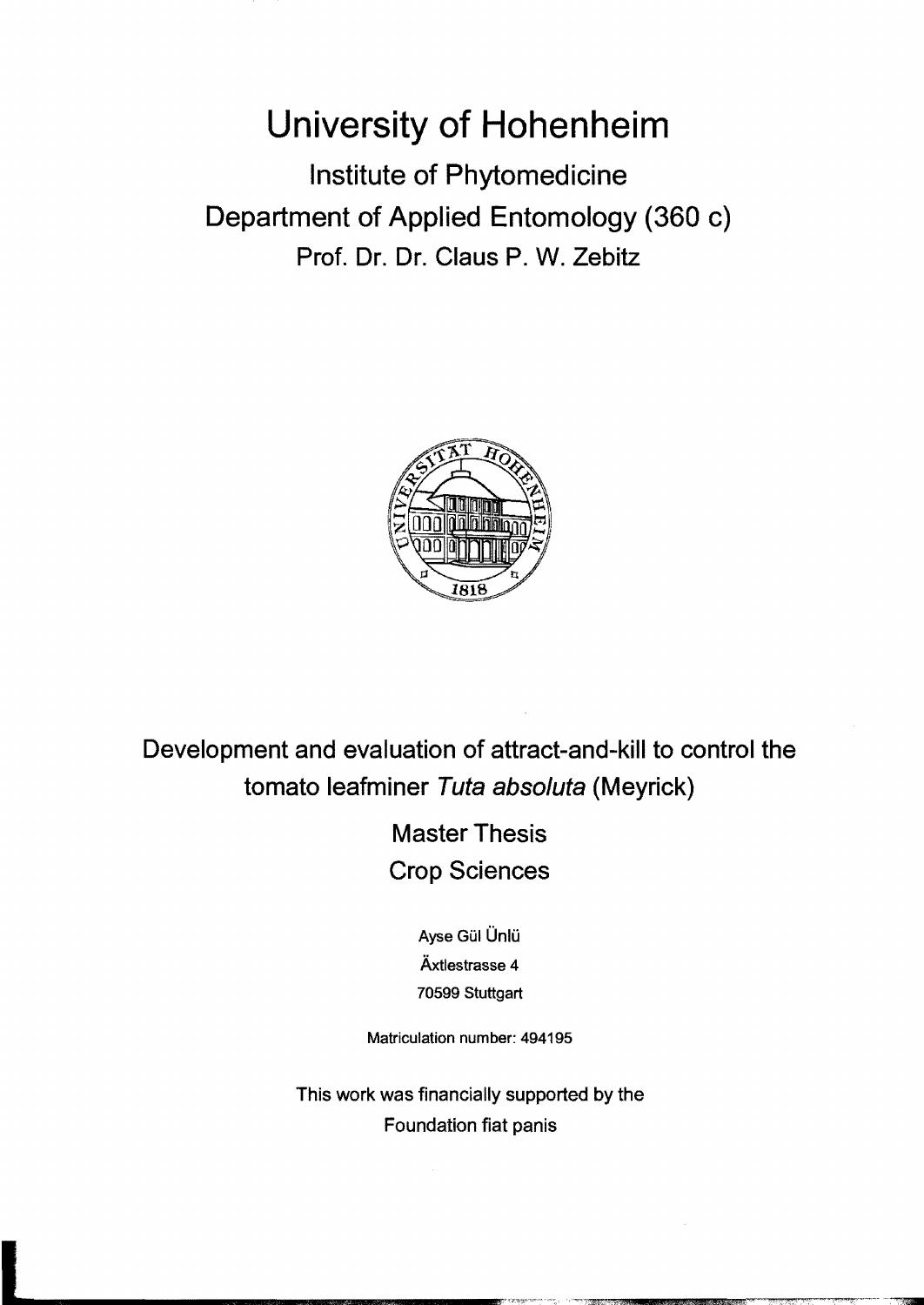## **5 Conclusion**

The most effective Attract-and-kill formulation to control the tomato leafminer (Tuta absoluta) was developed and evaluated in laboratory experiments. Thereby, the concentration of the main ingredients, the synthetic sex-pheromone of T. absoluta and the contact-insecticide beta-cyfluthrin were optimized. The stability and efficacy of the optimum Attract-and-kill formulation were further evaluated after exposure to environmental conditions.

The optimum insecticide concentration was determined by the "tarsal dip-method" conducted on T. absoluta males. The highest efficacy, exceeded 90%, was caused by the beta-cyfluthrin concentration of 6.5 g/L, on the  $3<sup>rd</sup>$  day post start of experiment. The beta-cyfluthrin concentration of 5 g/L however did not show any significant differences, causing efficacies of over 80 % on the 2nd day post start of experiment in the 10 second exposure. Consequently, the optimum betacyfluthrin concentration was determined to be 5 g/L. Furthermore, investigations on the efficacy of Attract-and-kill formulations, containing 6.5 g/L beta-cyfluthrin and alternative contact insecticides, might be conducted.

The optimum pheromone concentration was analyzed in cage experiments and in olfactometerbioassays. The concentration of 0.05 % T. absoluta sex-pheromone in the Attract-and-kill formulation showed the highest efficacy with over 80 % on the  $3<sup>rd</sup>$  day post start of experiment. The Attract-and-kill formulation, containing a pheromone concentration of 0.05 %, resulted in the significantly highest attractiveness in the olfactometer-bioassays and accordingly was more competitive compared to virgin T. absoluta females.

The optimum attract-and-kill formulation (containing 5.0 g/L beta-cyfluthrin and 0.05 % of the synthetic sex-pheromone) exhibited after 21 days of outdoor exposure, efficacies of approximately 50% on the 3<sup>rd</sup> day post start of experiment in cage experiments and thus, still, proved to be relatively stable.

Under laboratory conditions the Attract-and-kill strategy to control T. absoluta, showed favourable results and high efficacies. Further studies should be conducted on the fjeld performance of the optimum Attract-and-kill formulation to determine application density and frequency (Kroschel and Zegarra 2010).

The conventional management of T.absoluta through frequent applications of insecticides did not reduce pest densities for the long-term. Thus, a sustainable control of T. absoluta requires an IPM program (Urbaneja e1. al. 2013). Since the attract-and-kill approach is conform to IPM requirements (Kroschel and Zegarra 2013), it might be an effective, cost-efficient and sustainable solution in the integrated control of T. absoluta, especially for small scale farmers in the tropics and subtropics (Kroschel and Zegarra 2013).